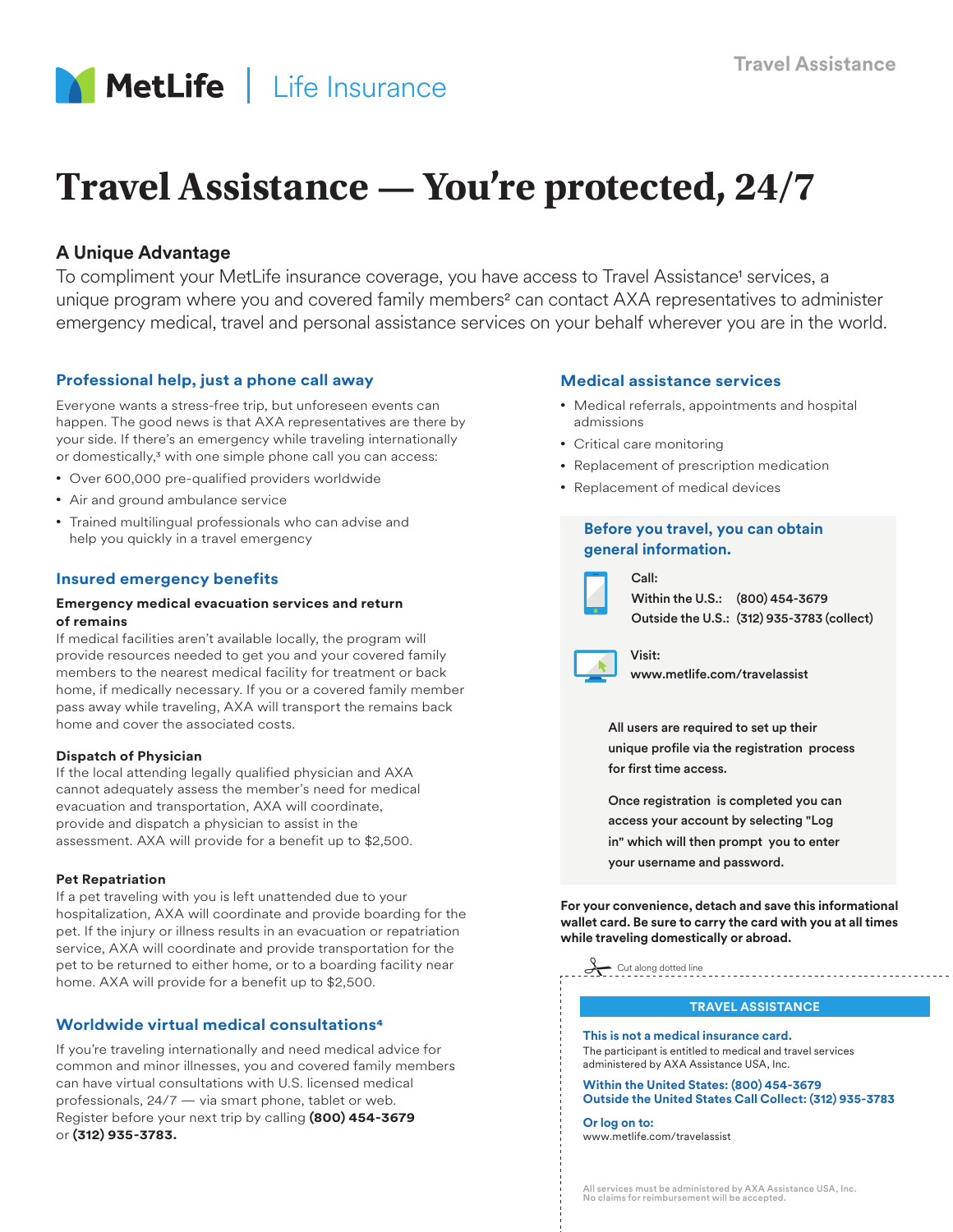# **Personal assistance services**

#### **Advice before you travel**

Make sure you visit AXA's Travel Assistance website for advice about your visa, passport, inoculations and local customs, as well as 24-hour pre-departure information on weather, currency and plenty more.

#### **Your own concierge**

Save time and hassle with our concierge service. Seasoned concierges will take care of all your travel and entertainment arrangements including flights, hotel and dining reservations, general destination and transportation information, city guides and much more. A source of local knowledge on call, whenever you need them, wherever you are.

#### **Pet concierge services**

Get help with locating pet-friendly hotel accommodations, local boarding facilities and assistance with travel arrangements back home for your pets in case of an emergency.

#### **Other Assistance Services Include:**

- Local professional referrals
- Help with lost documents or luggage
- Emergency cash/bail assistance
- Mobile phone support
- Identity theft solutions

- 1. Travel Assistance services are offered and administered by AXA Assistance USA, Inc. Certain benefits provided under the Travel Assistance program are underwritten by Certain Underwriters at Lloyd's London (not incorporated) through Lloyd's Illinois, Inc. Neither AXA Assistance USA Inc. nor the Lloyd's entities are affiliated with MetLife, and the services and benefits they provide are separate and apart from the insurance provided by MetLife.
- 2. You and Covered Family Members means an enrolled employee and their eligible dependents as defined under the group insurance contract issued by MetLife.
- 3. Traveling more than 100 miles from home.
- 4. Teleconsultation is not an emergency medical response program. In the event of a medical emergency, members should contact their local emergency medical service. Teleconsultation services may not be appropriate for all medical conditions. Carefully review our Terms of Service availableat https://axaassistance.avizia.com. Services are available for limited, non-urgent, non-life threatening medical conditions. Services, including assistance with prescriptions, will be provided as permitted under applicable law. Teleconsultation services are provided by HAA Preferred Partners,LLC, an AXA Assistance company. AXA Assistance USA, Inc. is an unaffiliated service provider that provides travel assistance services.

EXCLUSIONS: The AXA Travel Assistance Program is available for participants in traveling status. Whenever a trip exceeds 180 days, the participant is no longer considered to be in traveling status and is therefore no longer eligible for the services. Also, AXA Assistance USA will not evacuate or repatriate participants without medical authorization; with mild lesions, simple injuries such as sprains, simple fractures or mild sickness which can be treated by local doctors and do not prevent the member from continuing his/her trip or returning home; or with infections under treatment and not yet healed. Benefits will not be paid for any loss or injury that is caused by or is the result from: pregnancy and childbirth except for complications of pregnancy, and mental and nervous disorders unless hospitalized. Reimbursements for non-medical services such as hotel, restaurant, taxi expenses or baggage loss while traveling are not covered. The maximum benefit per person for costs associated with evacuations, repatriations or the return of mortal remains is US\$500,000. Treatment must be authorized and arranged by AXA Assistance's designated personnel to be eligible for benefits under this program. All services must be provided and arranged by AXA Assistance USA, Inc. No claims for reimbursement will be accepted.

#### When you call the **Travel Assistance dedicated telephone numbers** listed on the reverse, please have the following information available:

- 1. Your name, telephone number and (if possible) fax number, and your relationship to the plan participant.
- 2. Plan participant's name, age, sex and company name.
- 3. A description of the plan participant's condition or service needed.
- 4. Name, location and telephone number of hospital, if applicable



**Metropolitan Life Insurance Company** | 200 Park Avenue | New York, NY 10166 L0319513407[exp0321][All States][DC,GU,MP,PR,VI] © 2019 MetLife Services and Solutions, LLC

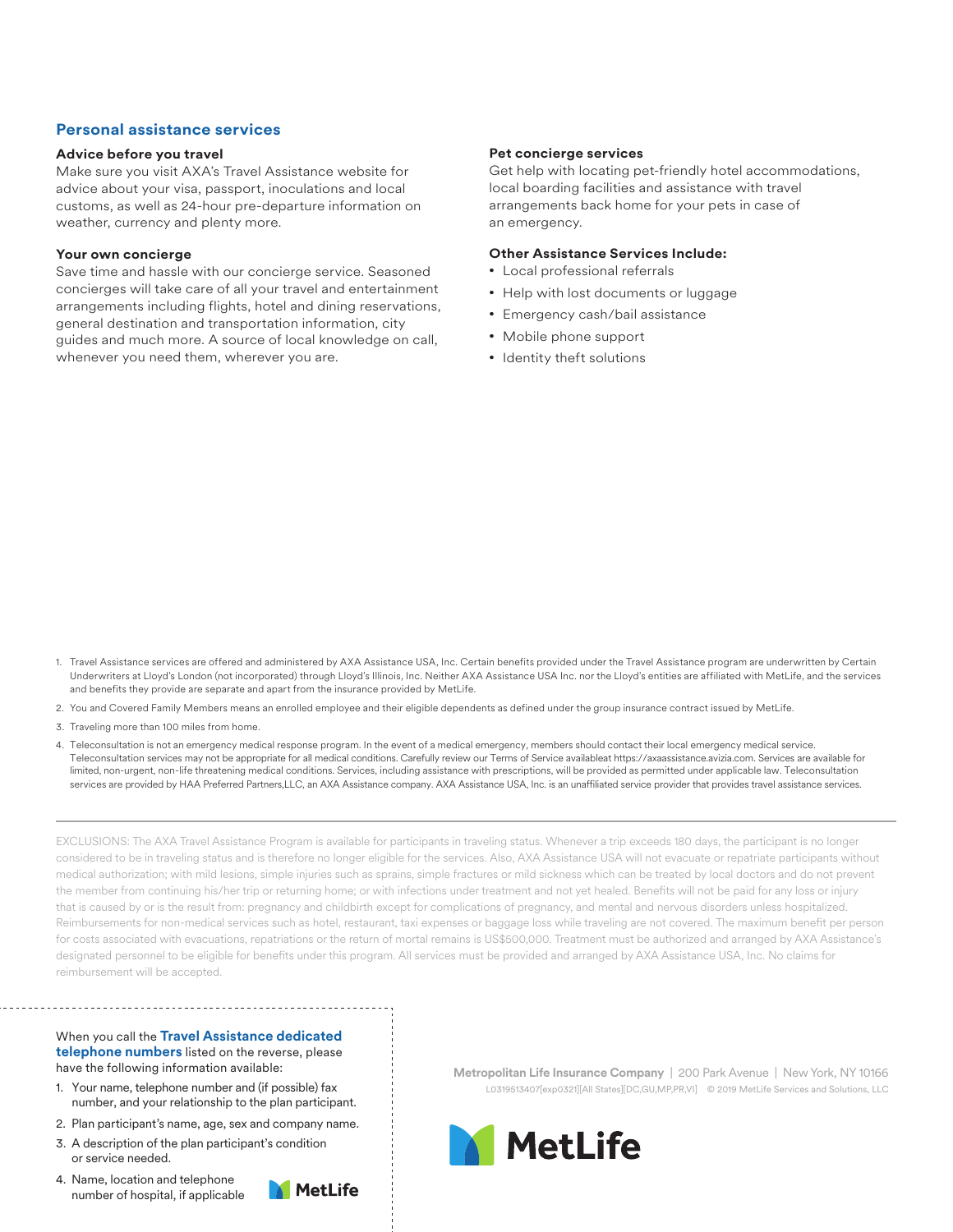

# **What's new in Travel Assistance?**

**Provided through AXA Assistance USA, Inc.**

New features available **1/1/2021**



**Download the DOCTOR PLEASE! App and complete your profile**



The **DOCTOR PLEASE! App** is available at iTunes or Google Play. Create your account and enter the activation code **US0620**.

AXA's Travel Assistance is expanding services available through the MetLife Travel Assistance program to provide even more peace of mind while traveling in the U.S. or abroad

# **New Coverage! Political and Natural Disaster Evacuation**

Services include:

- Transportation to evacuate an employee or dependents where officials of a country have declared a disaster area
- Transportation to evacuate an employee or dependents caught in a country where government or embassy officials have declared that certain categories of people should leave the country

# **Expanded Worldwide Medical Teleconsultation Services1**

Service is being expanded to include access within the domestic U.S. and Canada. That means You and your covered family members can access 24/7 virtual consultation by licensed medical practitioners anytime when traveling more than 100 miles from home.

Services include:

- Convenience of arranging an appointment within the patient's own schedule
- Professional consultations on common and minor illnesses such as colds, allergies, minor injuries, infections, sores, and aches
- Option to connect via phone if patients don't have a smart phone, prefer not to download an app or have low bandwidth while traveling
- Access to doctor's notes, referral recommendations, and prescriptions
- App is available in English, Spanish, Portuguese & French

# **Increased maximum for medical evacuation/repatriation and repatriation of remains from \$500,000 up to \$1,000,000 per incident is now available**

For more information about all the benefits available through the Travel Assistance program, visit the new enhanced website at [www.metlife.com/travelassist.](http://www.metlife.com/travelassist)

**All new services available starting January 1, 2021.**